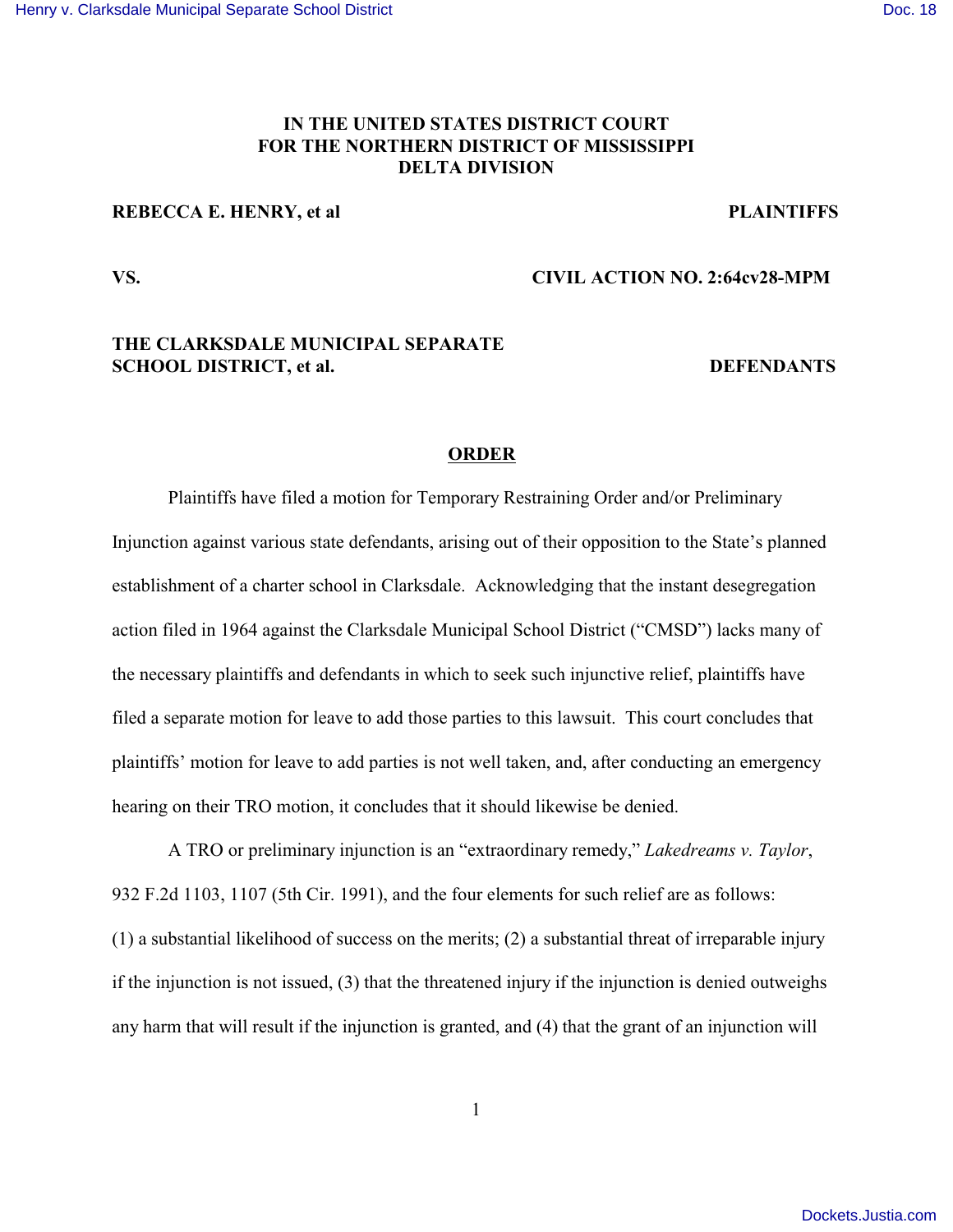not disserve the public interest. *Janvey v. Alguire*, 647 F.3d 585, 595 (5th Cir. 2011). To justify entry of a TRO or preliminary injunction, plaintiffs must "clearly carr[y] the burden of persuasion on all four elements." *PCI Transp., Inc. v. Fort Worth & W. R.R. Co.*, 418 F.3d 535, 545 (5th Cir. 2005) (citation and quotations omitted).

In this case, the immediate "injury" which plaintiffs seek to prevent is the State of Mississippi's issuance of ratings of public schools, which (by this court's understanding) is currently set to occur on October 19, 2017, i.e. today.<sup>1</sup> In their motion for leave to file, plaintiffs assert that:

The state has changed its criteria 3 times in 3 years. It is scheduled to release another rating on October 19, 2017. We pray this court to issue a TRO with notice so as to freeze and/or maintain the status quo until this court can review violations of constitutional rights of black citizens of Clarksdale Mississippi.

[Motion for leave to file at 6]. Although the pleadings are somewhat unclear on this point, it appears that the issue of school ratings is tied to that of the charter school based on the fact that the State's decision to place a school in Clarksdale over local objections is based largely on a conclusion that the public schools in that city have been underperforming, as evidenced by prior substandard ratings. Thus, plaintiffs apparently believe that if they can stop the State's rating of schools from going forward this week, then this may assist them in their opposition to the establishment of a charter school.

Given the timing of plaintiffs' motion and the fact that this court has conducted a trial in a different matter this week, it has had an undesirably brief period of time in which to consider and rule upon these matters. In fact, this court began to harbor concerns about its basic *jurisdiction* to

<sup>&</sup>lt;sup>1</sup>The exact nature of these ratings procedures is not clear to this court, but plaintiffs represent that at least an important *part* of these procedures is scheduled to occur today.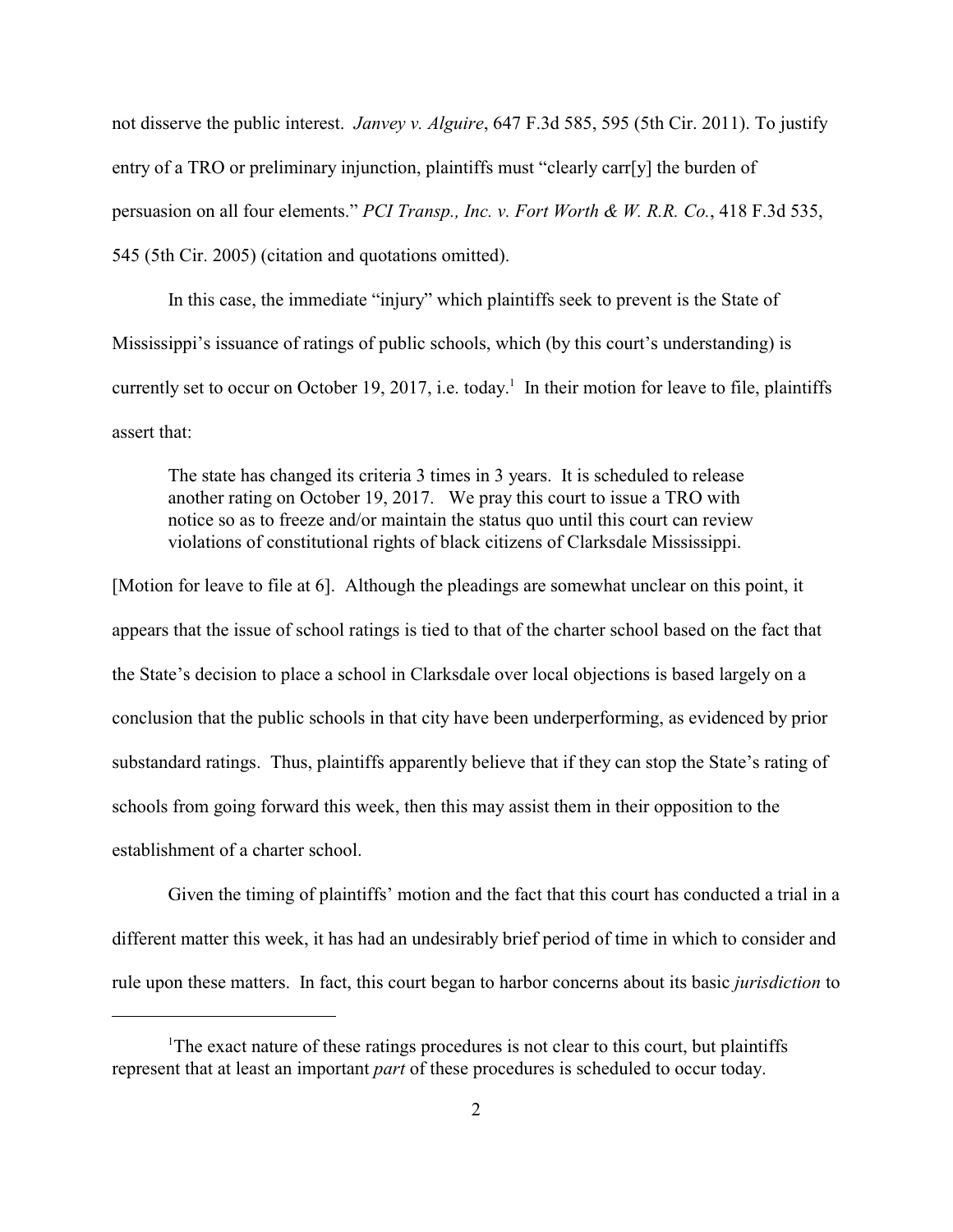consider these issues only after it held a TRO hearing yesterday. In particular, this court has developed concerns regarding whether the CMSD, which is a defendant in this case, is actually the party which would have standing to contest the procedures by which the State of Mississippi rates schools in this state. After all, it is the CMSD whose schools will be rated, and it is far from clear to this court that, say, a member of the Clarksdale general public would suffer a sufficiently individualized harm from these ratings to confer standing upon him to seek to enjoin the State's rating process from going forward.

The U.S. Supreme Court has held that the "irreducible constitutional minimum" of standing consists of three elements. The plaintiff must have (1) suffered an injury in fact, (2) that is fairly traceable to the challenged conduct of the defendant, and (3) that is likely to be redressed by a favorable judicial decision. *Spokeo, Inc. v. Robins*, 136 S. Ct. 1540, 1547, 194 L. Ed. 2d 635 (2016)(citations omitted). While the CMSD is clearly in agreement with plaintiffs that the proposed charter school would harm local schools, it has not formally joined their motions and its counsel chose not to attend the TRO hearing yesterday. In light of these facts, this court has serious doubts whether the CMSD would itself choose to file a lawsuit against the State of Mississippi seeking to prevent its ratings process from going forward. In the court's view, the fact that the party with the most obvious standing to oppose the State's actions has chosen not to file suit to stop them raises clear jurisdiction concerns regarding whether members of the general public may do so.

This court also has concerns arising from the third or "redressability" prong of the Supreme Court's standing jurisprudence, which is a rather stringent one. *See, e,g. Warth v. Seldin*, 422 U.S. 490, 506, 95 S. Ct. 2197, 2209 (1975)(finding that plaintiffs in a zoning action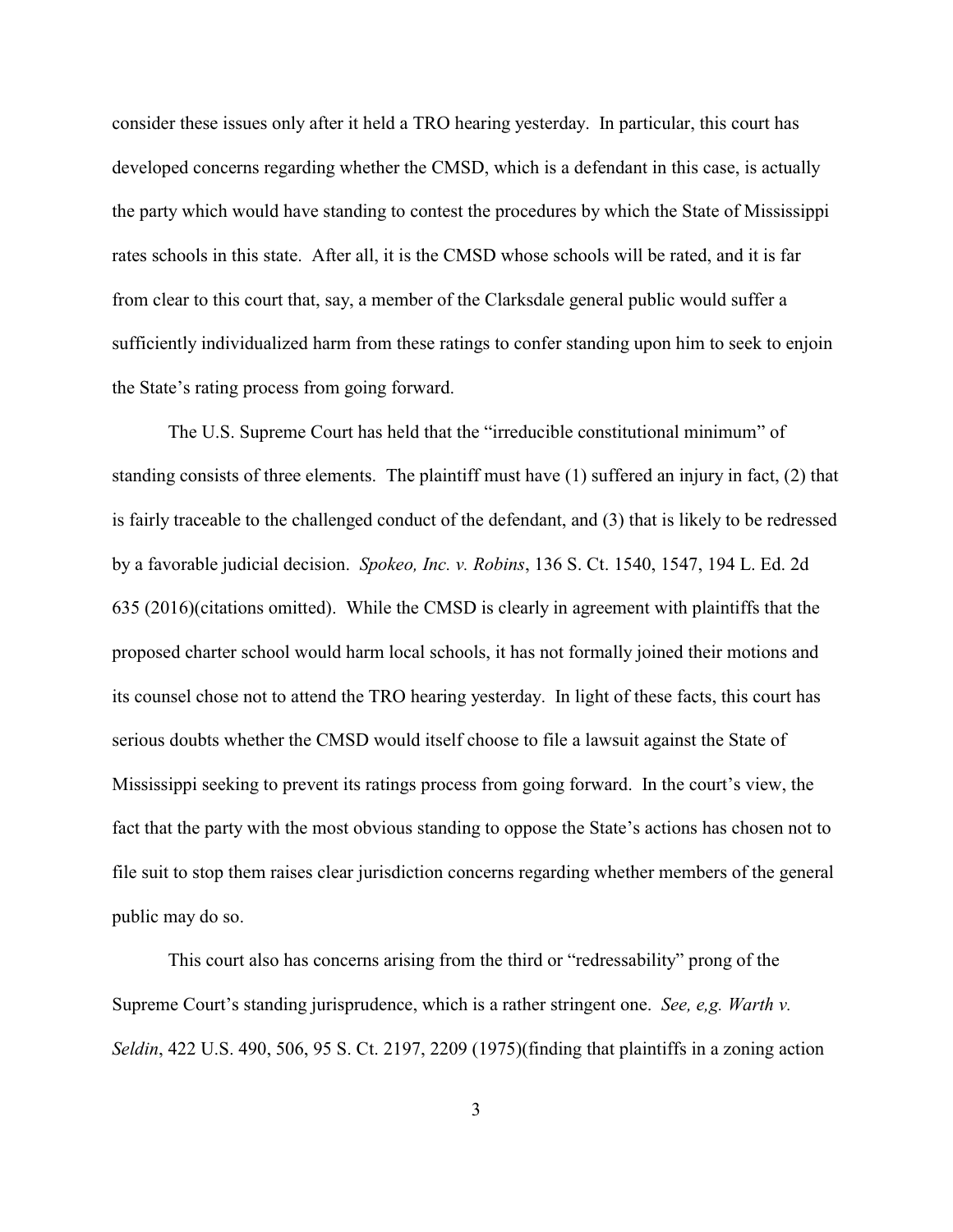had failed to demonstrate that the requested relief would benefit them in a tangible way and thus lacked standing.). This court's concerns in this regard arise from the fact that it is far from clear that, even if it were to enjoin the State's rating process from going forward, this would prevent the charter school opposed by plaintiffs from being built. Indeed, this court's understanding is that the Clarksdale charter school has already been approved by the State, $2$  and its establishment seems to be widely regarded as a "done deal." This raises the question of whether, assuming a particular plaintiff is deemed to have properly alleged a personal "injury in fact" from the establishment of the charter school, that harm would be redressed by the injunctive relief he seeks. Plaintiffs' motion for leave to add additional plaintiffs does not allege facts sufficient to assuage this court's concerns on this issue, and this fact clearly militates against granting that motion.

That brings this court to the fact that the lawsuit in which plaintiffs chose to file their motions actually has nothing to do with the process by which the State of Mississippi rates its schools or with the planned establishment of a charter school in Clarksdale. Rather, this is a desegregation case filed in 1964 against the CMSD which, while not completely dormant, appears to be on its last legs. Acknowledging the absence of key parties regarding their motion to enjoin state defendants, plaintiffs ask this court to allow joinder of the real parties in interest and/or the addition of necessary parties, including a number of additional plaintiffs and state defendants. This court finds this request to be without merit, since it would involve transposing what is essentially an entirely new lawsuit upon a decades old litigation which is basically

 $2$ The record is clear that the Clarksdale charter school was unanimously approved by the Charter School Authorizer Board on September 11, 2017.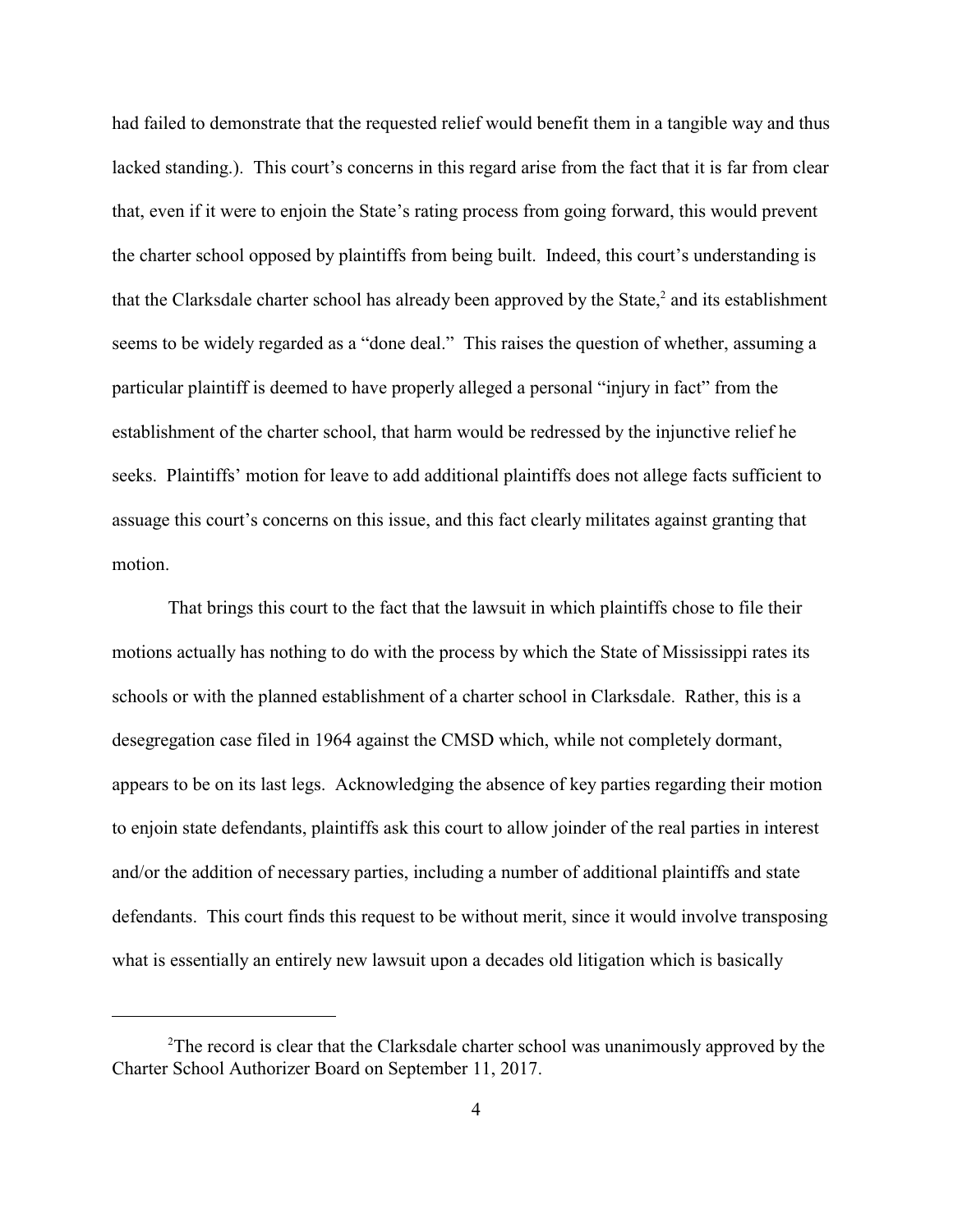completed. This strikes this court as being a recipe for judicial and procedural chaos, and it can discern no advantage whatsoever which would be gained by such a procedure.

In their motion, plaintiffs cite a wide range of procedural vehicles for adding various parties to this case, including FRCP 17, 19, 21, 23 and 24, but they fail to address the specific requirements of any of these provisions. Plaintiffs' failure to offer specific arguments in this regard is reason enough to defeat their motion, since they have the burden of proving that joinder should be allowed. This court will not argue with itself on this issue, particularly considering the time constraints resulting from plaintiffs' choice to file their motions at such a late date. This court reiterates, however, that transposing what is essentially a new lawsuit upon a dormant one of ancient vintage serves no valid procedural purpose. Moreover, the conclusory nature of plaintiffs' motion leaves this court with a number of jurisdictional concerns, and it may not disregard these concerns by improperly characterizing the claims of new parties as part of an existing case with an established jurisdictional basis.

Given the jurisdictional concerns which exist in this context, it seems far preferable for any plaintiffs who feel that they have standing to contest the State of Mississippi's actions in rating schools and/or in establishing a charter school in Clarksdale to file a separate lawsuit setting forth their claims. Any such lawsuit should include clear allegations of standing and should plainly state which provisions of the U.S. Constitution plaintiffs allege are violated by the State's actions. Given that the Eleventh Amendment precludes the recovery of monetary damages against the State in federal court, plaintiffs would presumably be limited to claims for prospective injunctive relief against relevant state officials. *See Ex Parte Young*, 209 U.S. 123 (1908). Obviously, any plaintiffs who choose to file suit should serve formal service of process

5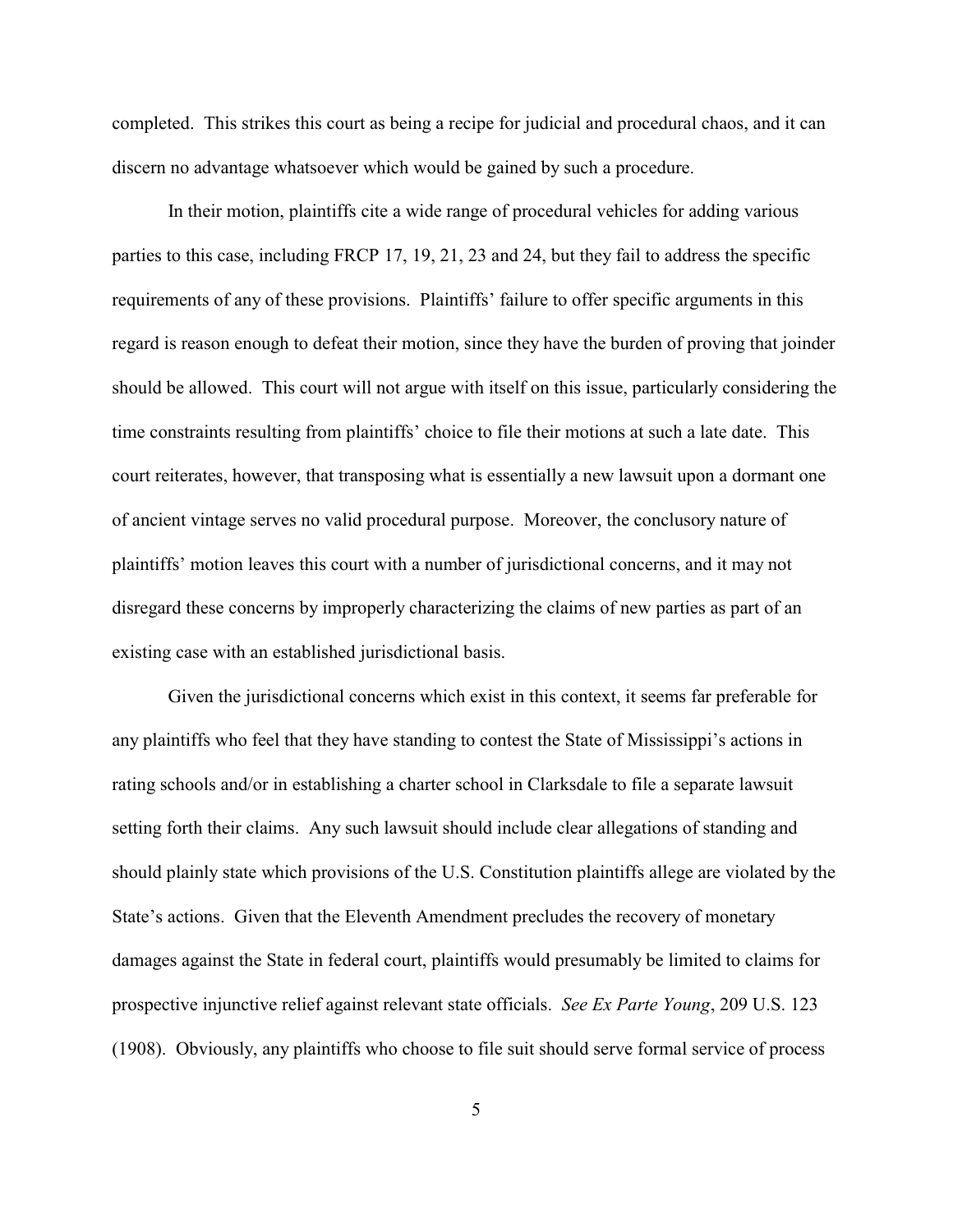upon all defendants, and there is no indication on the docket that such has occurred here.<sup>3</sup> Indeed, this court cannot help but wonder whether plaintiffs chose to piggyback their motions upon an established case on its docket based upon concerns that they would not be able to demonstrate federal jurisdiction in a separate action or because they simply did not wish to deal with such matters as providing formal notice.

Having reviewed the plaintiffs' motion for TRO, this court concludes that it fails to adequately tie the relief they seek into the subject matter of the instant lawsuit, which is the desegregation of the CMSD. To the contrary, the motions make it clear that the relief which plaintiffs seek deals with far broader issues which are not germane here. The first paragraph of plaintiffs' TRO motion, for example, asserts that "[p]laintiffs, Dr. Jimmy Wiley and Rena Butler move the Court to hold an expedited hearing prior to October 19, 2017 to restrain and maintain the status quo until this Court hold [sic] a preliminary inunction hearing on the question of ratings of school districts in Mississippi." Clearly, the question of the "ratings of school districts in Mississippi" is well beyond the scope of this lawsuit, and, once again, this court does not regard this desegregation lawsuit filed in 1964 as being the proper vehicle for the litigation of this issue.

 In order to grant a TRO in this particular case, this court would first need to be persuaded that there was an impending harm which would threaten the desegregation of Clarksdale schools. This court understands that there is opposition from many in Clarksdale to the establishment of a charter school there by the State, and this appears to be based largely on a fear that such a school

<sup>&</sup>lt;sup>3</sup>For example, plaintiffs' motions contain no certification that copies of same have been sent to counsel for the state defendants whom they seek to enjoin.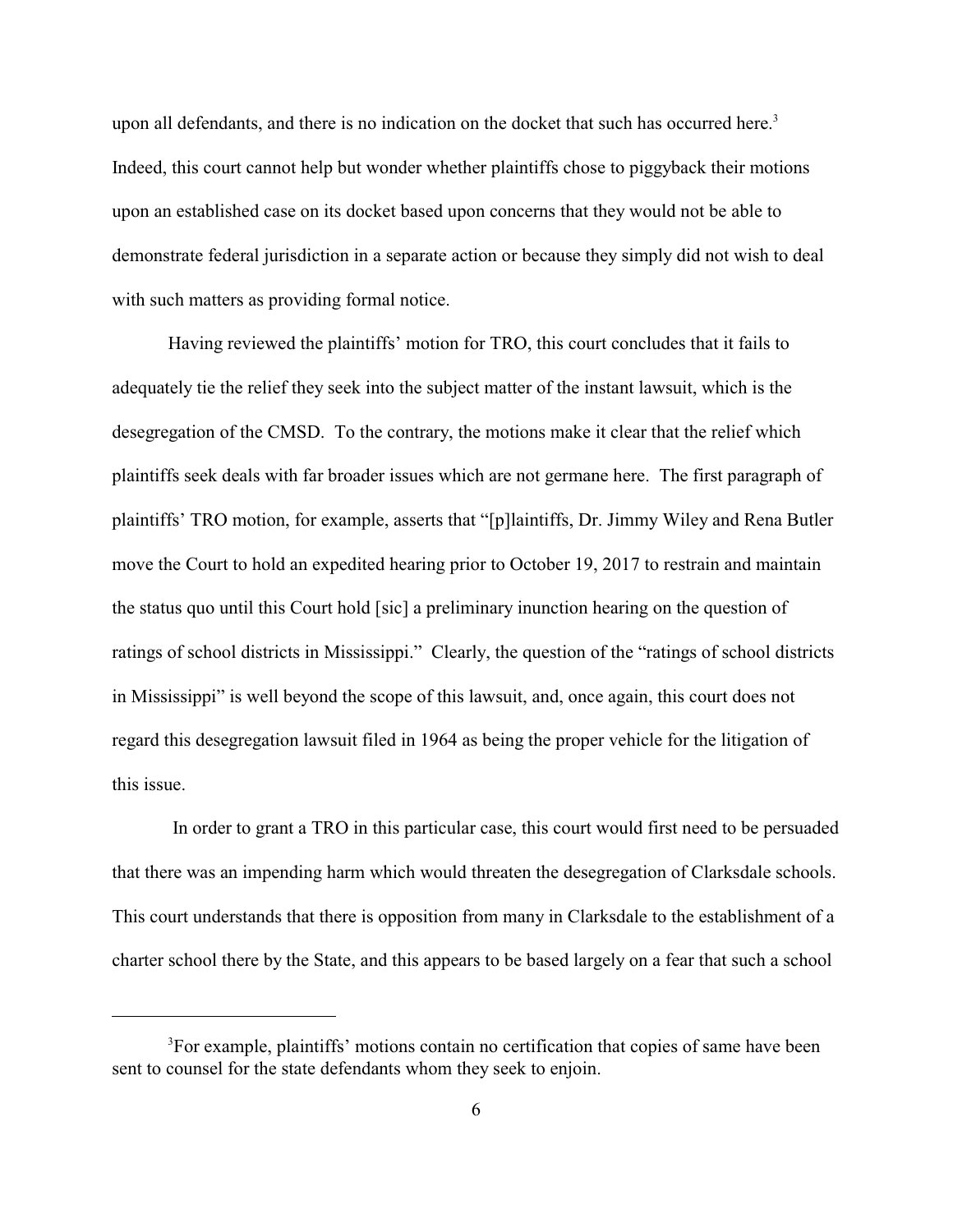would take some of the best students and state funding from the existing Clarksdale schools. That is very different, however, than alleging that the establishment of a charter school would tend to re-segregate Clarksdale schools. There was very little testimony on the segregation issue at the TRO hearing, and the limited proof which was offered largely involved personal opinions of witnesses that white students might choose the charter school. This court regards such opinions regarding the motivations and plans of others as speculative at best.

The testimony at the TRO hearing centered primarily upon matters far removed from the issue of the desegregation of Clarksdale schools, such as whether certain Clarksdale teachers were improperly found to have cheated on tests. This may or may not be the proper subject of a separate lawsuit by individuals with standing to assert such claims, but this court concludes that this lawsuit is not the proper vehicle in which to do so. There was also a great deal of testimony at the TRO hearing that the establishment of a charter school represented bad public policy, since it was allegedly unneeded and would tend to divert public resources from existing schools. This court expresses no opinion on this issue, but, even if establishing a charter school in Clarksdale is unwise as a matter of public policy, that does not make it a violation of the U.S. Constitution.

The merits of plaintiffs' constitutional arguments aside, to even fall within the scope of this lawsuit, plaintiffs would first have to persuade this court that 1) the State of Mississippi, a non-party to this action, is bound by the prior orders in this case and 2) that its establishment of a charter school would serve to re-segregate Clarksdale schools. Plaintiffs' proof at the hearing was deficient on both counts. Having said that, this court emphasizes that it has been, and remains, more than willing to enforce its prior orders against the actual defendants in this case, most notably the CMSD. On June 1, 2016, for example, this court entered an order finding that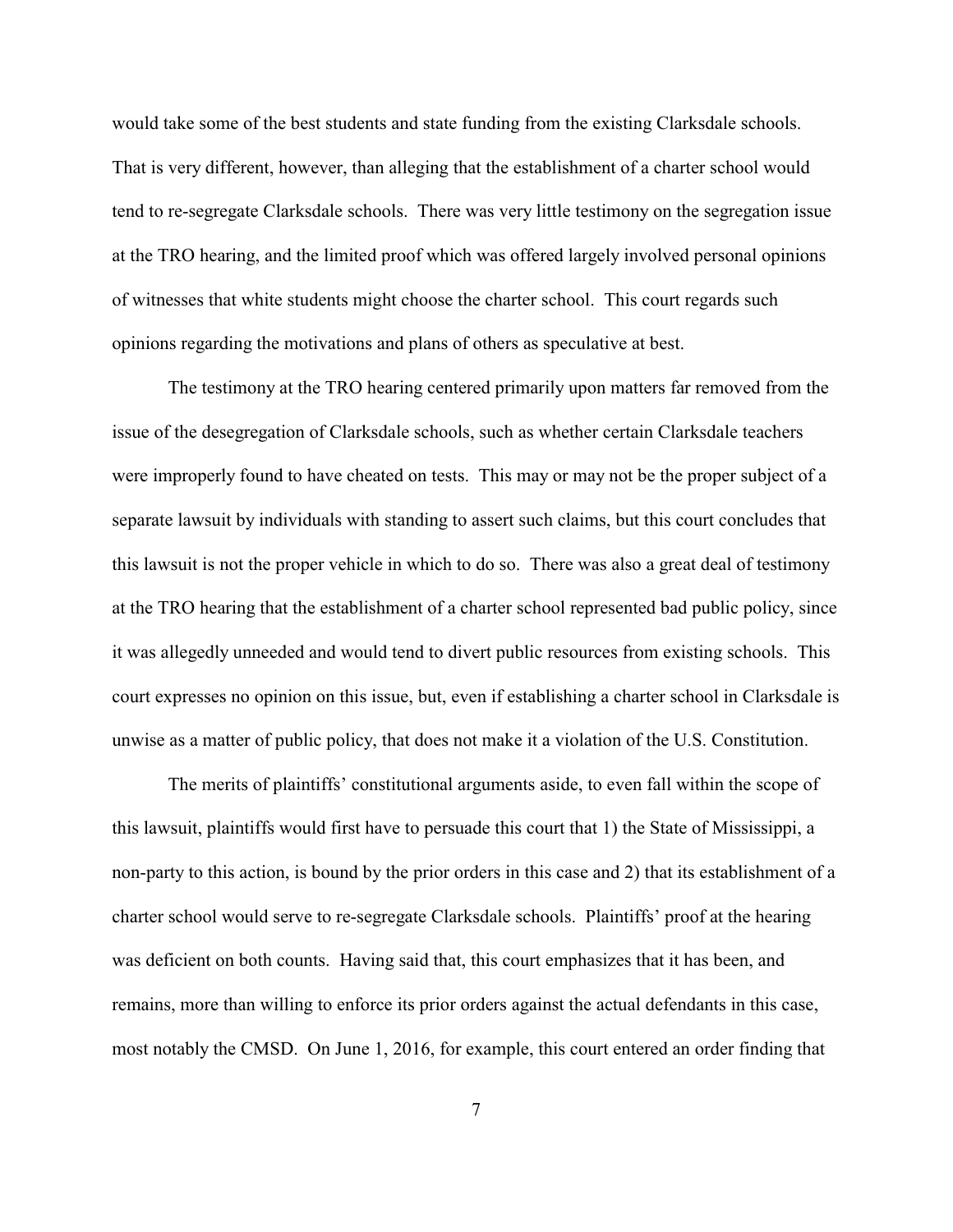the establishment of a magnet school by the CMSD was consistent with its prior desegregation orders. If the charter school at issue here had likewise been proposed by the CMSD, then this court expects that a similar preclearance would have been required. That is far from the case here, since the CMSD joins plaintiffs in their vigorous opposition to the planned charter school.

In the court's view, the fact that both sides to the original litigation in this case are on the same side of the charter school issue constitutes yet another in a long list of reasons why it would be unwise to allow plaintiffs to add the State of Mississippi as a defendant here. The proposed charter school at issue here was established pursuant to a Mississippi statute which is applicable to school districts throughout the state. While the State is certainly limited by the provisions of the U.S. Constitution in enacting this statute, plaintiffs offer no authority suggesting that it was required to seek preclearance from this court prior to establishing a charter school in Clarksdale. Given the strong opposition to the charter school from many in Clarksdale, it seems likely that this issue would have been raised with this court long before now if such preclearance was required.

Even if these issues were properly raised in a separate lawsuit against the State of Mississippi, subjecting its actions to strict scrutiny under the Fourteenth Amendment would presumably require a showing that its *intent* was to discriminate on the basis of race. Indeed, the U.S. Supreme Court has made it clear that a showing of a discriminatory *impact* would be insufficient in this context, *see, e.g. Washington v. Davis*, 426 U.S. 229 (1976), and demonstrating a state's *intent* to discriminate is a difficult task indeed. Barring such a showing, rational basis scrutiny would presumably apply, and there can be little doubt that educating children is a legitimate state interest. That being the case, it strikes this court that plaintiffs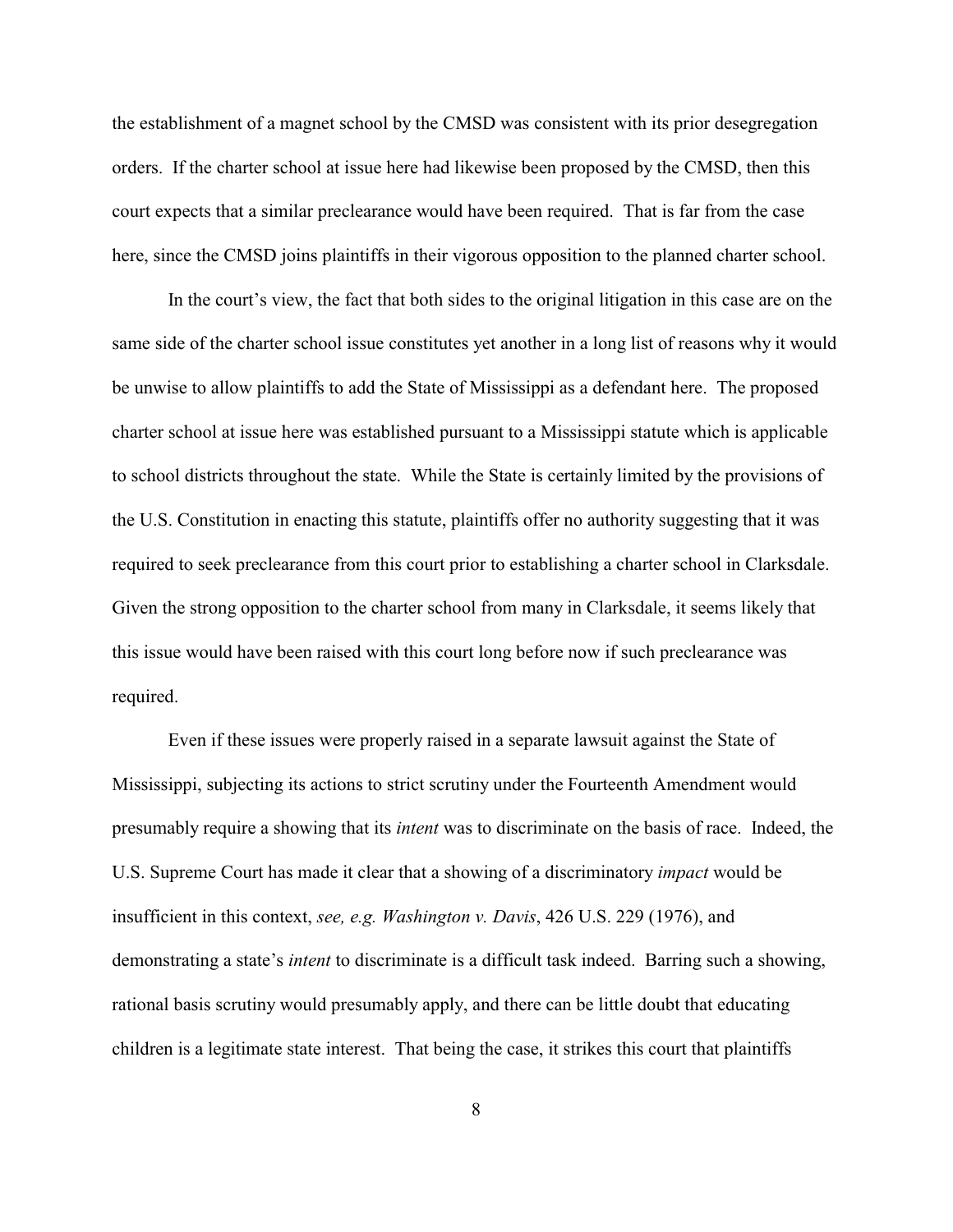would face an exceedingly heavy burden in demonstrating that the State's actions in this case are unconstitutional. True enough, the TRO motion in this case does offer a generalized assertion that "[s]tarting another school, without doing an environmental impact study on its effect on desegregation shows disrespect for (*Brown v. Board of Education*) and the law." [Motion for TRO at 3]. However, in their motion, the plaintiffs offer no specific proof that the establishment of a charter school would promote re-segregation of Clarksdale schools, and it is difficult for this court to discern how they could demonstrate a likelihood of success on the merits in this case without such proof.

This court's skepticism regarding plaintiffs' motion is heightened by the proof which they do offer in their briefing. Most notably, in support of their claim that the state system for rating schools is flawed, plaintiffs appear to allege that certain Heidelberg Elementary School teachers were improperly found by the Mississippi Department of Education to have engaged in cheating on tests, as follows:

1. Frances Smith Kemp, a black teacher, did not acknowledge wrongdoing. She agreed to surrender her license for 2 years and has had them reinstated. 2. Tetra Winters, a black teacher, had her license suspended, started the process of appealing the suspension. Do not know current status. 3. Lowanda Tyler-Jones, a black principal, had her license suspended for 20 years. She has requested a hearing to appeal. To date no hearing has been held. 4. Ms. Pennington White signed an affidavit saying that she did not do anything wrong. After she retired she changed her story. This white person was never really charged, fired or indicted. She was the testing coordinator and librarian. She never reported cheating to Superintendent or district personnel. 5. Mrs. Lutts, a white fourth grade teacher signed an affidavit stating she did not do anything wrong. Nearly two years later, after she resigned and took another job she changed her testimony. She was never embarrassed by the State of Mississippi. In fact, this is the first time her name is being mentioned. All of this was kept secret. Mrs. Lutts was never indicted.

[TRO motion at 2-3].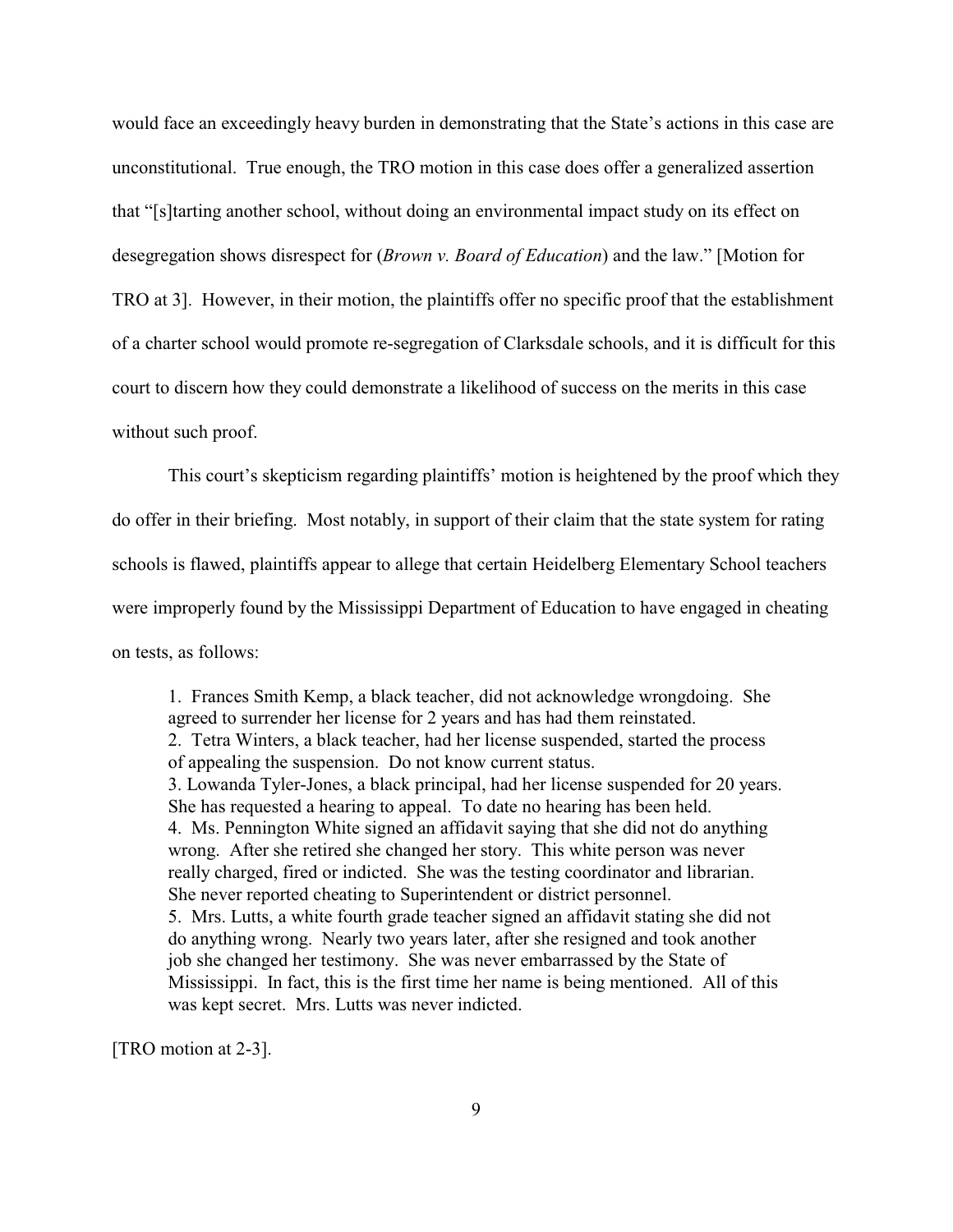In their motion for preliminary injunction, plaintiffs seek to tie these allegations to this case based on the following rationale:

The cheating allegations and investigation are germane to this case in that State Superintendent of Education, Dr. Carey Wright, and her department have led the investigation while at the same time Dr. Wright has say as a member of the Charter School Authorizer Baord voting for a charter school to be approved for Clarksdale while knowingly having on ongoing investigation of the same district underway - an obvious or perceived bias and conflict of interest is undeniable.

#### [Preliminary injunction motion at 2-3].

It seems clear to this court that any allegations of unfairness and/or conflicts of interest arising out of the sanctioning of Clarksdale teachers for cheating is properly raised, if at all, in separate actions filed by the individuals with standing to assert such claims. Even then, any federal claims in this context would need to implicate the Constitution or laws of the United States, since diversity jurisdiction would presumably be lacking. Regardless of whether such claims could be asserted in a separate federal lawsuit, the instant lawsuit is not concerned with any biases or conflicts of interests which a state Department of Education Official may or may not have had in the course of investigating Clarksdale teachers for cheating. Rather, this lawsuit is concerned with the desegregation of Clarksdale schools, and plaintiffs fail to adequately tie their allegations against Dr. Wright and other potential state defendants to the subject matter of this case.

Plaintiffs do offer a large number of affidavits, including from prominent Clarksdale residents, in opposition to the State's decision to establish a charter school in their city. The recurring themes of these affidavits, however, are that such a charter school is not needed, that it would dilute the financial resources available to local schools, and that the State of Mississippi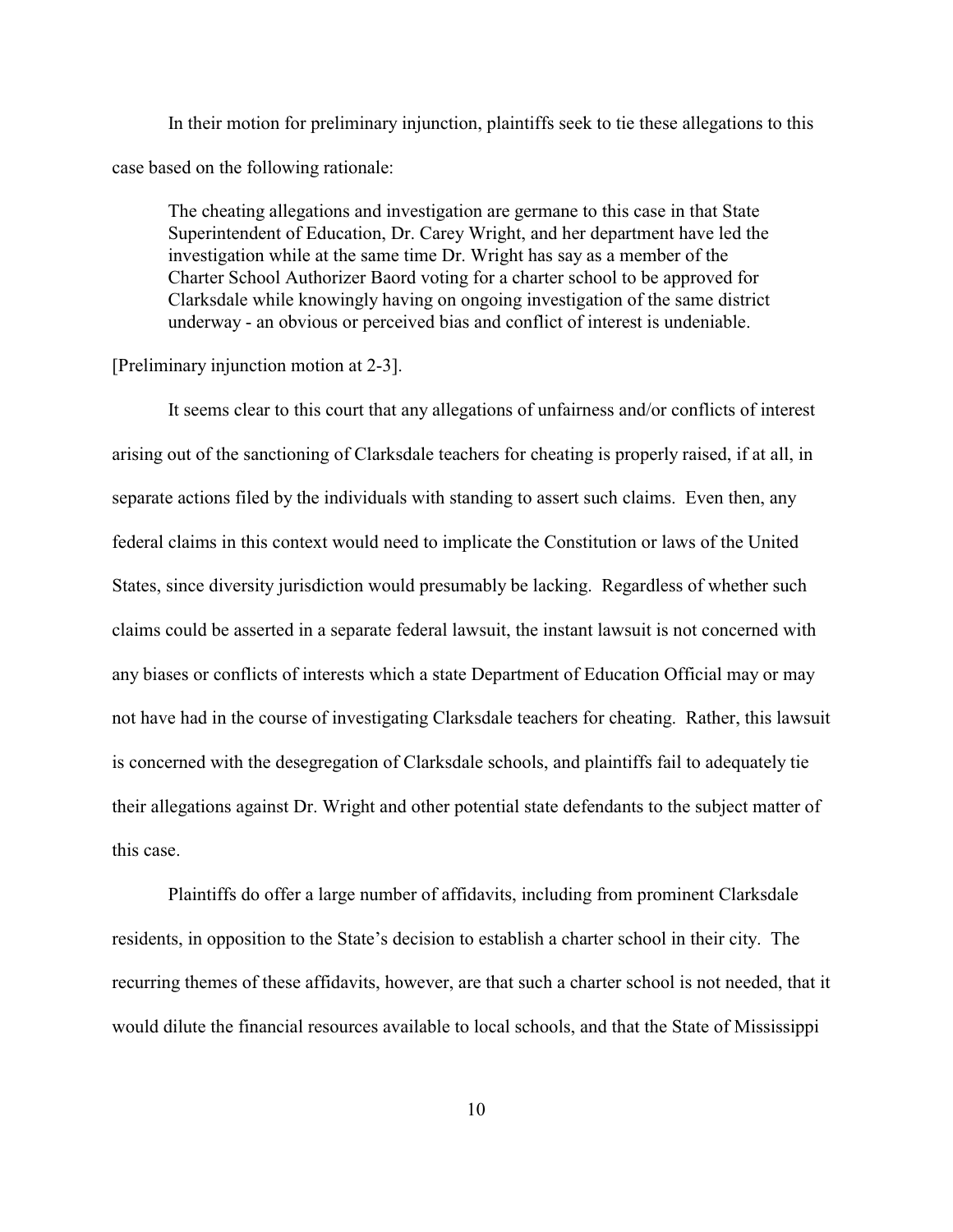disregarded the views of local residents in establishing such a school. Typical of these affidavits

is the one submitted by Clarksdale Mayor Chuck Espy, who asserts that:

1. I submitted a letter dated August 23, 2017 to the Charter School Authorizer Board opposing the approval of the Clarksdale Collegiate Charter School in response to the request for public comment. In my estimation, my letter and the petition bearing the signatures of more than 1400 Clarksdale citizens was ignored and disregarded.

2. I am opposed to a charter school receiving funding from the Clarksdale Municipal School District that would otherwise be spent on the children, employees and programs in the CMSD. As mayor of the city duly elected by a majority of Clarksdale citizens, I am an advocate for what is best for Clarksdale and its financial well being.

3. I support the continued existence of the Clarksdale Municipal School District as the only public school district within the boundaries of the CMSD and I am opposed to the approval of a charter school.

[Espy affidavit at 1]. This court offers no opinion regarding the merits of these objections to a charter school in Clarkdsale, but plaintiffs have fallen well short of establishing that such a school would serve to promote segregation, which is the concern of this lawsuit.

In light of the foregoing, this court harbors serious concerns regarding both its basic jurisdiction to consider plaintiffs' claims and whether, assuming it would have jurisdiction to consider them in any case, this is the proper one in which to do so. Each of these concerns supports a finding that, rather than attempting to litigate these issues in this case, plaintiffs should assert any claims they might have standing to pursue in a separate lawsuit based on a complaint filed against the proper defendants. Any such complaint should include clear allegations regarding such matters as standing and jurisdiction, so as to permit whichever district judge considers them to evaluate their jurisdictional, procedural and substantive merit.

Plaintiffs appear to acknowledge that the proper parties are lacking in this case, as evidenced by their motion for leave to add additional parties to it. This court concludes that this